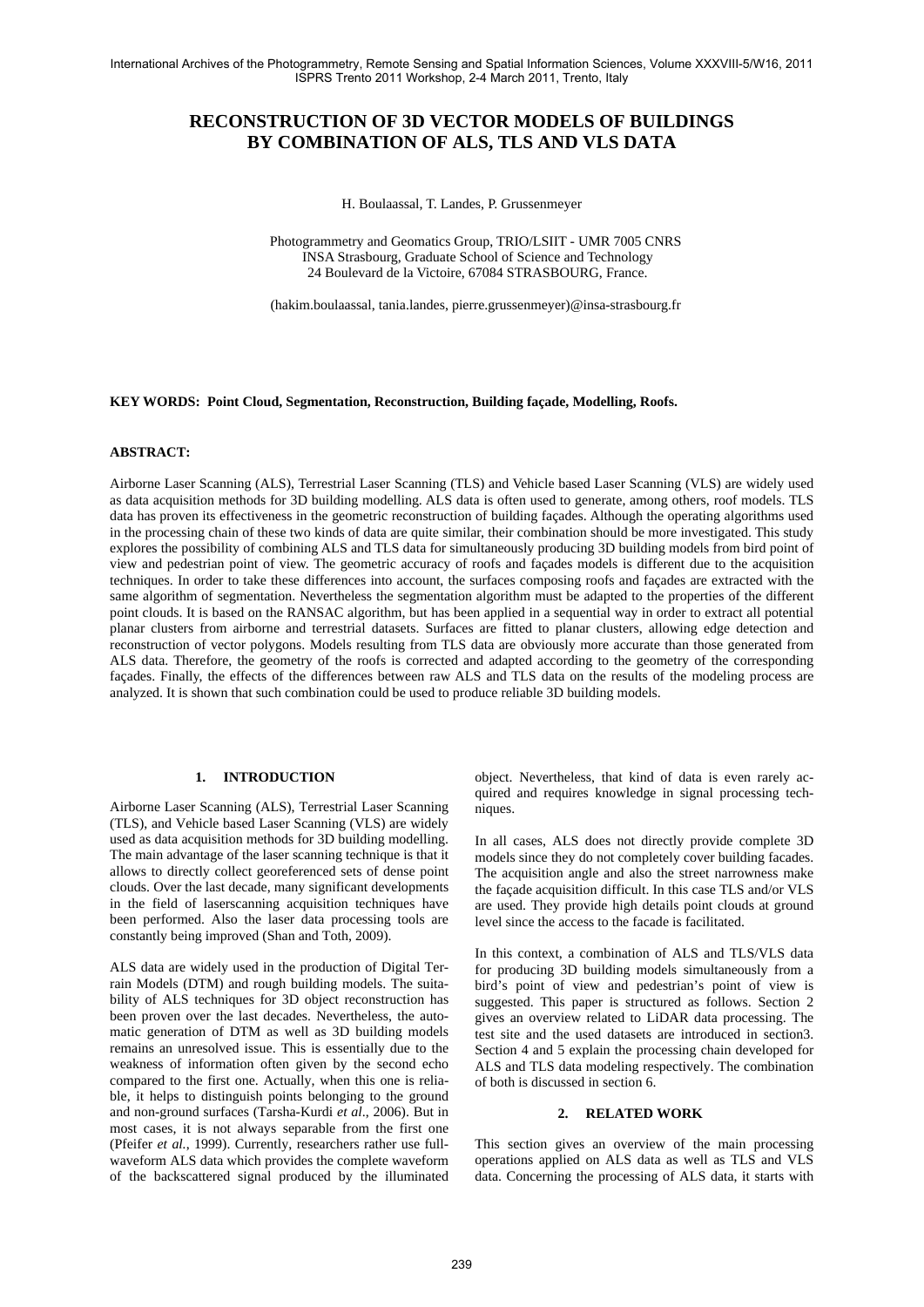the segmentation of acquired points into terrain and offterrain classes. Then the buildings outlines are extracted automatically from the off-terrain class. Globally two approaches are followed for the topic of LiDAR data segmentation and modeling: approaches based on rasterized LiDAR data and approaches based on the raw cloud points. In the first approach. Digital Surface Models (DSM) are produced by interpolation of raw point clouds. Advantage of this approach is that the whole conventional image processing algorithms can easily been applied. Approaches based on the point clouds use generally similarity criteria such as the co-planarity for segmenting the cloud into classes. A combination of both approaches takes advantage of the benefits of both (Tarsha-kurdi et al., 2007).

TLS data has proven its relevance in the geometric reconstruction of building facades more particularly the regular ones. The modeling is carried out either by means of geometric primitives or by meshing techniques. In the first case, extraction of planar clusters from the point cloud is the key of the geometric modeling. Many algorithms have been proposed. They can be arranged in two categories: algorithms based on voting techniques such as RANSAC and Hough transform and algorithms based on merging principles such as surface growing (Boulaassal et al., 2008).

As regards to VLS data, they are rarely studied and processed in the purpose of producing complete 3D building models. The interest focuses on the acquisition of the visible part of facades from moving vehicles. The challenge for mobile mapping is the direct georeferencing of the acquired point cloud. Main difficulty for these systems is the adequate synchronization of the components involved, i.e. GPS/IMU/Laser systems. Vehicle-based laser mobile mapping systems can produce data in the same velocity as that of a vehicle. This high productivity requires processing methods which have to be automatic and robust. Although the operating algorithms used in the processing chain of TLS and VLS data are quite similar, their combination needs to be investigated.

(Haala et al., 2008) have used the point clouds collected by the mobile StreetMapper system to refine the planar façades of an existing 3D building model. The coarse building model has been generated previously from ALS data. In this way, the fine geometric details of building façades like windows, balconies or ornaments has been added using the mobile mapping data. The authors define the overall geometry of buildings in using a polyhedral approximation. More details can be found in (Becker & Haala, 2007). In terms of acquisition precision, VLS data have also been analyzed by (Alshawa et al., 2009). The same authors have also presented first steps in VLS data segmentation and edge extraction. Work will continue on this path.

# 3. DATA DESCRIPTION

Data used in this paper is composed of ALS, TLS and VLS data covering roofs and facades of the Graduate School of Science and Technology (INSA) of Strasbourg. The school is composed of several buildings, themselves composed of many planar surfaces describing different architectural elements (roofs, windows, planar walls) and characterized by different materials (concrete, glass, stone). Some parts of the studied façades are shown in Figure 1.



Figure1. Panorama of photographs covering the main facades of INSA Strasbourg

The ALS data used in this project have been acquired in 2004 with the sensor TopScan Optech ALTM 1225. The point cloud covering the INSA is depicted in Figure 2.



Figure2. Airborne laser scanner data of INSA buildings

The TLS data used in this study is a point cloud acquired by a Trimble GX laser scanner. The VLS data set has been collected by Optech LYNX Mobile Mapper. This system has two rotating laser scanners mounted on the back of a vehicle. The technical specifications of datasets used in this work are summarized in Table 1.

| <b>Technical specifications</b> |                             |                       |                       |
|---------------------------------|-----------------------------|-----------------------|-----------------------|
|                                 | AL S                        | TLS                   | VLS                   |
| Sensor                          | TopScan                     | Trimble               | <b>LYNX</b>           |
|                                 | (Optech                     | GX                    | (Optech)              |
|                                 | <b>ALTM 1225)</b>           | (Trimble)             |                       |
| Point                           | $2.3$ points/m <sup>2</sup> | 185                   | 80                    |
| density                         |                             | points/m <sup>2</sup> | points/m <sup>2</sup> |
|                                 |                             |                       |                       |
| Spatial                         | $0.66 \text{ m}$            | $0.07 \;{\rm m}$      | $0.11 \; \mathrm{m}$  |
| resolution                      | (roof)                      | (façade)              | (façade)              |
|                                 |                             |                       |                       |
|                                 | $\pm 26^\circ$              | $-22^{\circ}$ to      | $360^\circ$           |
|                                 |                             | $+38^\circ$           |                       |
|                                 |                             |                       |                       |
| Points/                         | 61 618                      | 4 335 496             | 659 920               |
| dataset                         |                             |                       |                       |

Table 1. Technical characteristics of the ALS, TLS and VLS datasets used in this study.

It is noticed that point densities are averages computed based on 5 samples of each dataset. The spatial resolutions  $(SR)$  are deducted using equation  $m^{\circ}$  1:

$$
SR = \frac{1}{\sqrt{density}}\tag{1}
$$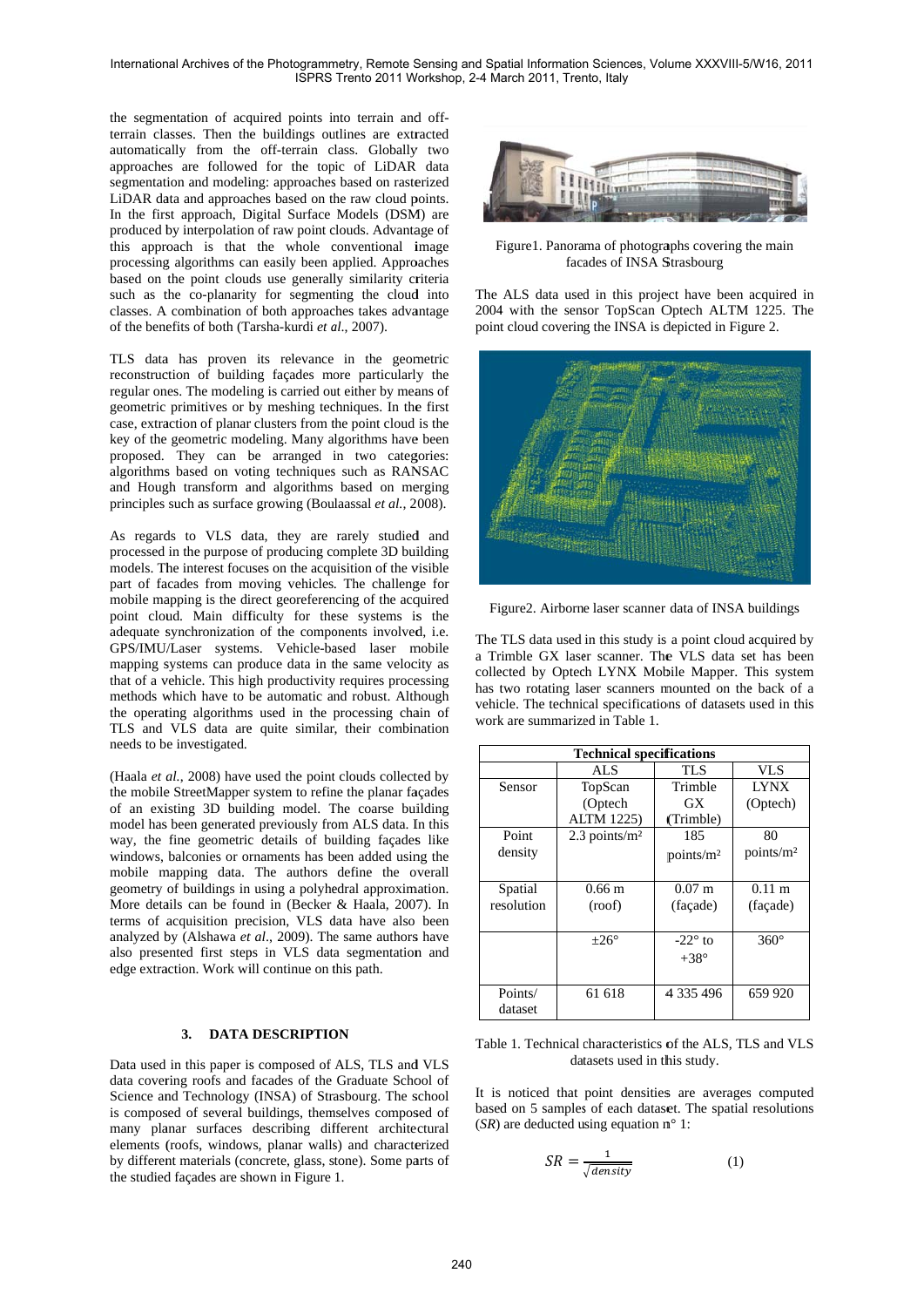ALS and TLS/VLS point clouds are registered in the same coordinate system. The different scans can be merged in the same space, as shown in Figure 3. Nevertheless some shifts between clouds will be noted in section 5.



Figure 3. Merging of different datasets: ALS point cloud (green), VLS point cloud (red) and TLS point cloud (blue)

#### **4.** ALS DATA MODELLING

The processing of ALS data is carried out according the approach developed in our group by (Tarsha-Kurdi et al. 2008). Firstly, the point cloud is transformed into a DSM using a nearest neighbor interpolation. The topological original relationships between points, in the sense of relative height variations between neighboring points, are preserved by this interpolation. Then segmentation is performed on the DSM in order to separate the off-terrain points (building, vegetation, trees) from the ground points. Figure 4 shows the DSM obtained for the point cloud presented in Figure 2. The pseudo-colors are related to the altitudes (in meters).



Figure 4. DSM of INSA buildings produced from ALS p point cloud

The second stage consists in the discrimination of the offterrain points into vegetation and buildings. The input data of this step is the calculated off-terrain mask containing all off-terrain objects, the DSM and the original point cloud. Figure 5 depicts the results of the buildings mask extraction, for buildings which height is higher than 5 m. Under 5m, the buildings are not detected.



Figure 5. Mask of the INSA buildings under study

Once the building mask is extracted, the process of roof modeling can start. To do this, the outline edges are extracted from the DSM image. Then, they are reconstructed in order to obtain a vector model of the building outlines. Afterwards, planar clusters of roofs are extracted using an improved RANSAC algorithm. These planes provide information about the components of a roof (number, geometry, slope of roof sections) and the height of the building. Based on these parameters, a 3D model of the building can be produced. Façade models are therefore obtained by projection of roof contours onto the ground. Figure 6 presents the reconstructed edges of the INSA buildings outlines, firstly in 2D then in 3D after extrusion oper ations.





Figure 6. Buildings models reconstructed from ALS data; (a) ) 2D outlines of f buildings; (b) s simplified 3D b buildings.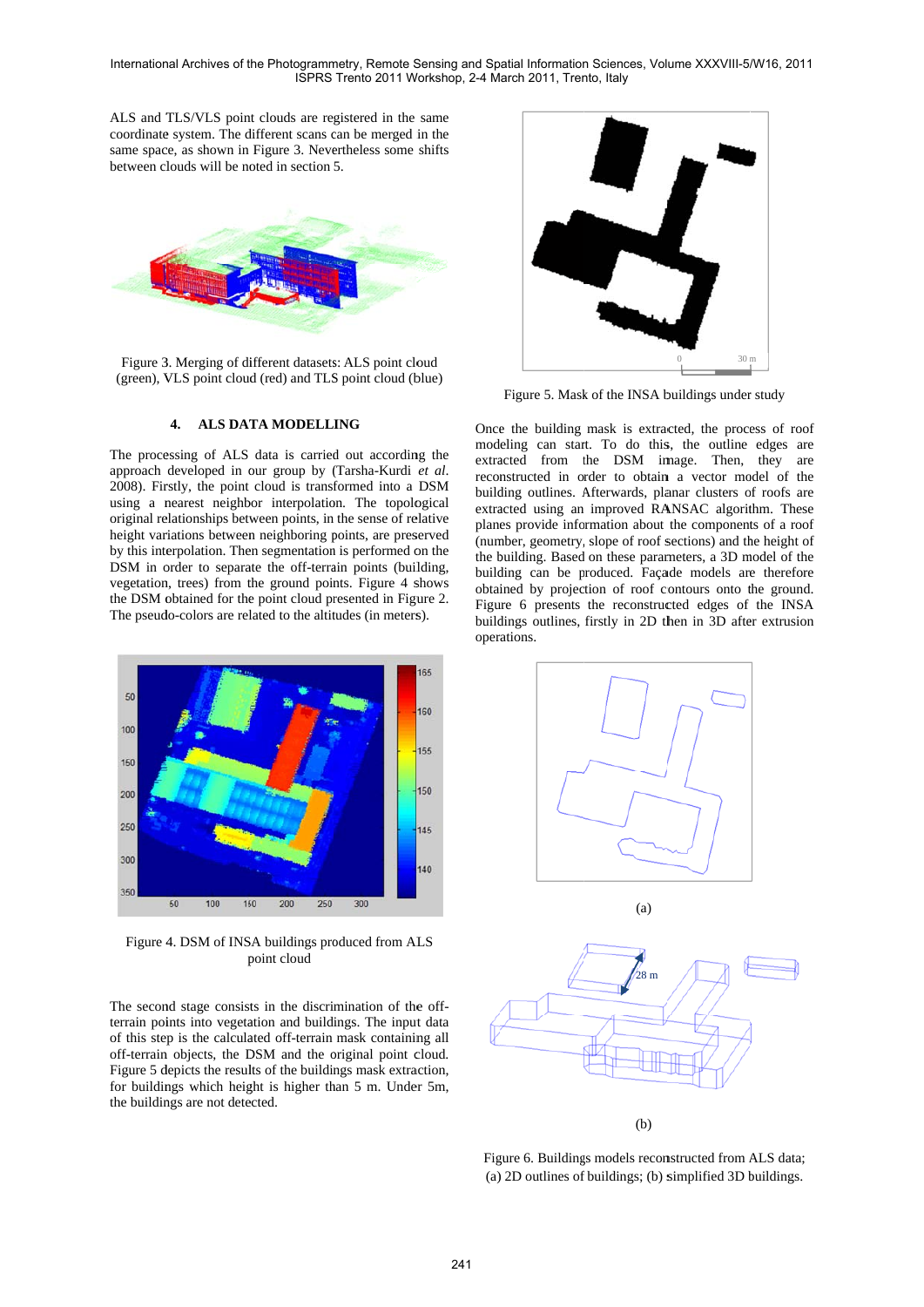As it can be seen, the 3D model of the building obtained at this stage, based only on ALS data is simplified. If the roof geometry might be improved (through further processing), it is not possible for the facades. In these models one notes the lack of architectural details such as openings. That's why it is interesting to complete this model by adding the missing elements from ground laser data (VLS and/or TLS).

#### **GROUND DATA MODELLING**  $5.$

As mentioned above, the ground laser data implies data coming from TLS and/or VLS data. These two kinds of point clouds are complementary. Before modeling the building facades, it is necessary to put together TLS and VLS data. Obviously, the TLS data is considered as absolute reference, because its georeferencing is considered to be more accurate than that of the VLS.

Figure 7 presents the merging of point clouds acquired by static and mobile mapping systems only.



 $(c)$ 

Figure 7. Merging of TLS and VLS point clouds: (a) TLS point cloud; (b) VLS point cloud; (c) Merged point clouds

The merging has been performed after registration of both point clouds. Since no specific targets have been placed on the façade before data capture, the registration has been performed based on common existing elements. It consists

in finding common points or common geometric primitives in both clouds and in performing an ICP (Iterative Closest Points) process to bring them closer.

Then the process of façade modelling can start based on the whole point cloud. The first step consists in sampling data in order to remove redundant points. To do this, an algorithm looking for points whose coordinates are equal at  $\pm 1/10$  mm has been developed. The number of points is reduced after this sampling.

Relevant features like main façade plane are firstly extracted via a segmentation algorithm. The building studied in this paper is composed mainly by planar surfaces. Therefore, the automatic segmentation algorithm proceeds to the decomposition of the point cloud into a set of planar clusters. The raw point cloud has a thickness coming from the effect of surface roughness, object colors, TLS resolution capacities, registration operations and noise. The planes are thus approximated by planar clusters having some specific thickness. Therefore, a tolerance value describing the authorized thickness around a plane has been set. For reaching a reliable and realistic facade model, the RANSAC algorithm has been optimized at several stages. More information about the segmentation algorithm can be found in (Boulaassal et al., 2008).

The segmentation algorithm is intended initially to segment only one façade. The datasets studied in this paper is composed of many facades. Thereby, the point cloud shown in Figure 3 must be decomposed into individual façades. To do this, the building facades obtained from ALS (Figure 6b) are useful. These façades are defined by polygons which vertices are known in 3D coordinates. Each polygon corresponds to at least one facade in the terrestrial point cloud dataset. Points of the point cloud, which distance to the polygon is  $\pm 2m$  are considered to belong to the façade. The superimposition of the outlines of façades extracted from ALS data and the point clouds of façades provided by VLS/TLS is depicted in Figure 8.



Figure 8. Superimposition of terrestrial data of facades (sky blue) and outlines of facades obtained from ALS data (black contours)

Then each façade is segmented separately using the adapted RANSAC algorithm mentioned previously. Segmentation results obtained over all facades are presented in Figure 9. Since the raw cloud of a planar surface has a thickness as mentioned in section 5, a tolerance value describing the authorized thickness around a plane is set. In our case, this value has been set to 2.5 cm for TLS data and 4 cm for the merged TLS and VLS data.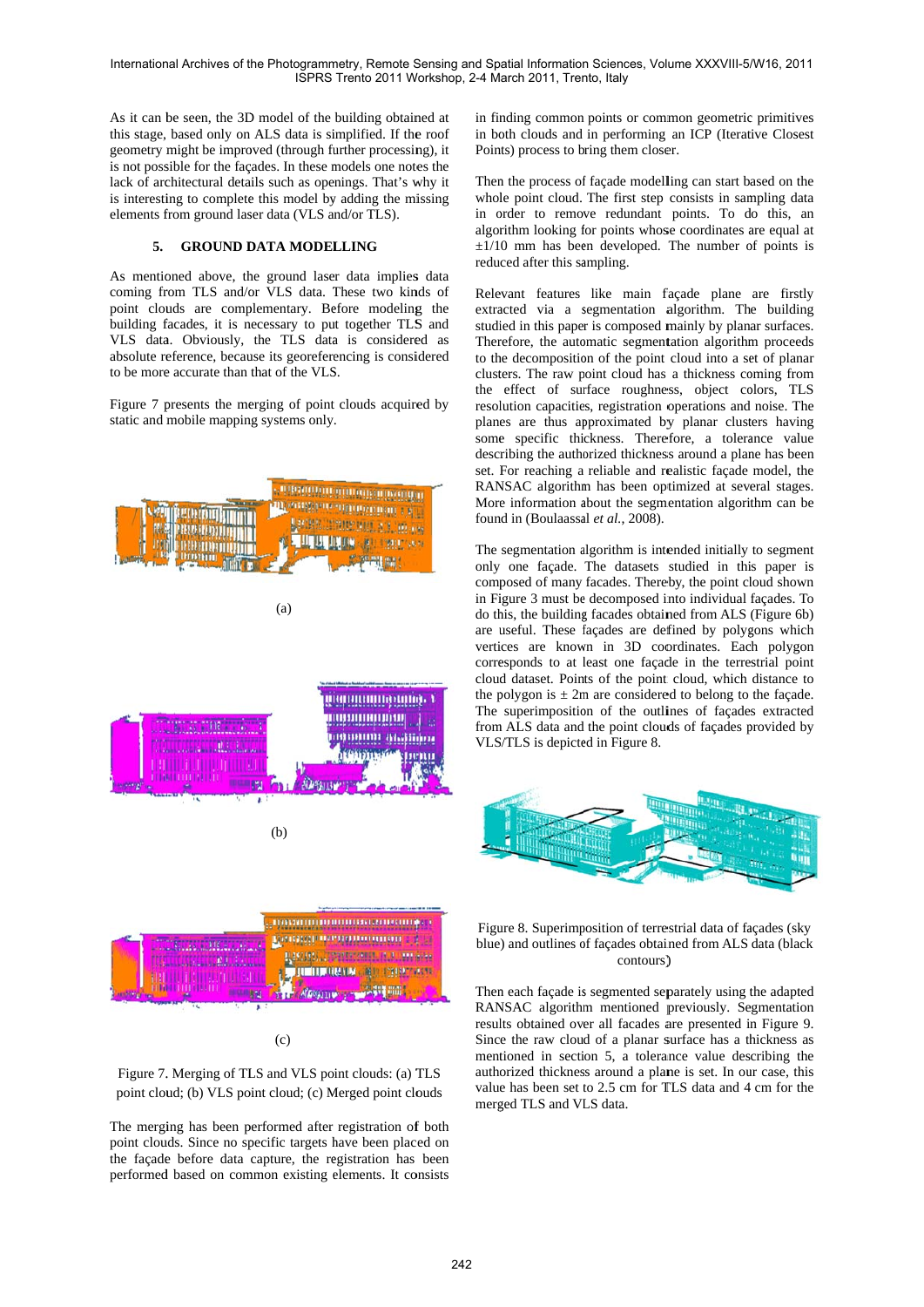

Figure 9. Segmentation results obtained on a VLS/TLS merg ged point cloud. Each color dep picts one planar merged point cloud. Each color depicts one planar<br>architectural element.<br>Afterwards, based on the segmentation results, the architectural element.

automatic extraction of edges can be achieved for each architectural element. An automatic extraction algorithm of facade contours has been developed to extract the laser points describing the contour of openings or edges between walls. It is based on an automatic analysis of a Delaunay triangulation applied on the segmented point cloud. Based on these results, the geometric reconstruction algorithm produces a vector model of the façade. The contours are decomposed into straight and curved edges, based on the criterion of point's collinearity. Then, the geometric reconstruction of edges is performed based on the study of their geometric characteristics, as well as their topological relationships. The vector model of each planar cluster and of the edges that describe the façade elements is available. More information about this step of reconstruction can be found in Boulaassal et al. (2010). Figure 10 shows the vector model of the multiple facades composing the INSA buildings.



Figure 10. Vector models of segmented building facades shown in f figure 9.

At this stage, it is interesting to combine these results to those obtained from ALS processing as it is explained in the next section.

#### **6. COMBINATION OF AIRBORNE AND GROUND DATA MODELLING**

As shown in section 4, ALS data are used to generate more or less detailed roof models and rough models of facades. Figure 11 shows the vector models of façades depicted in Figure 10, combined with the roofs segments extracted from ALS data. It should be noticed that, for ALS data, the tolerance value set for planar cluster definition was 40 cm.



Figure 11. Combination of vector models of INSA façades and s segmented ALS S point cloud.

The planar clusters of the roofs are modeled in the same way that terrestrial ones. Firstly, p point edges of each plane are extracted using the same algorithm developed initially for TLS data (Boulaassal et al., 2010). Figure 12 depicts the result of the combination.



Figure 12. Result of the combination of vector models obtained from airborne (red color) and terrestrial data (blue)

The effect of differences in data quality can be remarked in the resulting model. As expected, polygons of roofs produced from airborne data do not perfectly superimpose with those produced from terrestrial data. Shifts of about 75 cm are observed between ALS and TLS polygons more particularly along the Z axis direction, as shown in Figure 13.



Figure 13. Shift between vector models. The red plane lies 75 cm over the right position

Such shift can be explained by differences in terms of accuracies of raw data, and in terms of modeling parameters. For instance, in the segmentation process of VLS/TLS data, only 2 cm are used as threshold value around planar clusters against 40 cm in the segmentation process of ALS data. The terrestrial vector model should be used as reference model in order to correct the airborne geor eferencing.